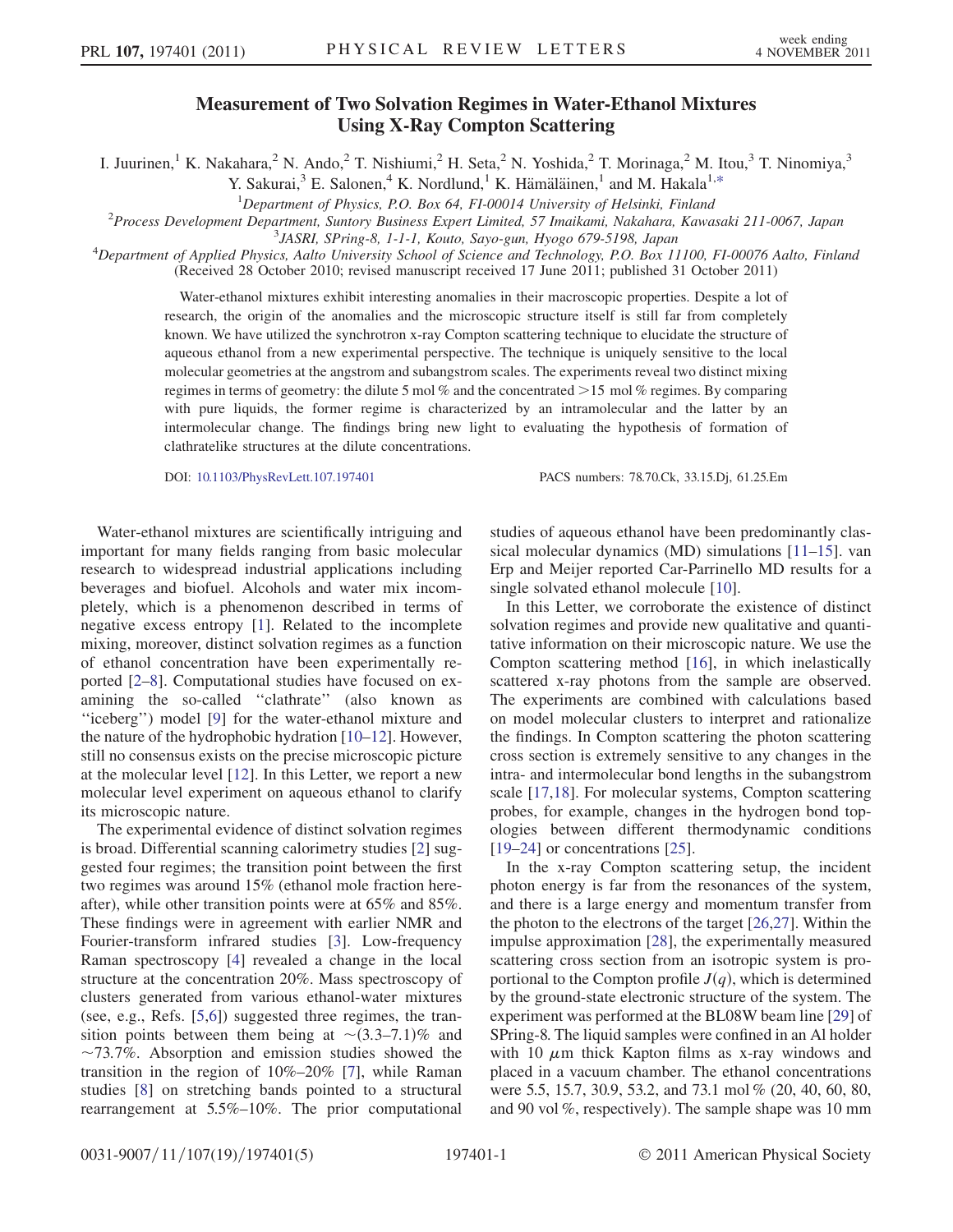in diameter and 10 mm in thickness along the incident x rays. The incident x-ray energy was 176.3 keV, and the scattering angle was 178.3°. Compton-scattered x rays around 104 keV were detected by a 10-element Ge solidstate detector with an overall momentum resolution of 0.56 atomic units (a.u.). Since large statistics is needed to resolve subtle features in the Compton profiles, the nature of the experiment is very demanding. The backgrounds were measured by placing the empty holder in the chamber and subtracted from the measured spectra. All the measurements were carried out at room temperature. The measured spectra were corrected for the necessary energy-dependent corrections such as absorption, detection efficiency, and scattering cross section. The contribution of multiple scattering in the sample was evaluated by a Monte Carlo simulation and subtracted from the corrected profiles.

The Compton profile for liquid samples corresponds to the integral [\[26\]](#page-4-2)

$$
J(q) = \frac{1}{2} \int_{|q|}^{\infty} \int_{0}^{2\pi} \int_{0}^{\pi} \langle n(\mathbf{p}) \rangle \sin \theta \, d\theta \, d\phi \, p \, dp, \quad (1)
$$

where  $\langle n(\mathbf{p})\rangle$  is the time-averaged electronic momentum density of the liquid and  $q$  a scalar momentum variable.  $J(q)$  is normalized according to the number of electrons. The momentum density and the Compton profile are obtained as sums of the Fourier-transformed single-particle electron wave functions [[30](#page-4-6)]. The computations have been done within the density-functional theory using the StoBe-deMon software with a cluster approach [\[30](#page-4-6)[,31\]](#page-4-7).

<span id="page-1-0"></span>The observable that we will use in the analysis is the difference Compton profile

$$
\Delta J(q) = J_x(q) - [xJ_{\text{EtOH}}(q) + (1 - x)J_{\text{H}_2\text{O}}(q)], \quad (2)
$$

where  $J_x(q)$  is the Compton profile of the mixture and  $xJ_{\text{EtoH}}(q) + (1-x)J_{\text{H}_2O}(q)$  is the weighted sum of the Compton profiles of pure water and ethanol.  $x$  is the molar fraction of ethanol in the mixture. The observable reveals the change in the valence electron structure of the mixture relative to that of the pure reference liquids.

Classical molecular dynamics simulations were performed to generate starting molecular coordinates for the analysis and interpretation of the experimental data. The Gromacs software [\[32\]](#page-4-8) and standard four-point transferable intermolecular potential [\[33\]](#page-4-9) and all-atom optimized potentials for liquid simulations [[34](#page-4-10)] force fields were used to generate the pure liquids and their mixtures. The commonly studied quantities (densities, radial distribution functions, and numbers of H bonds) were similar to experiments and other corresponding simulations [[10](#page-3-5),[11](#page-3-12),[13](#page-3-18)–[15\]](#page-3-13). Clusters of 10–20 molecules were extracted from the MD structures for the subsequent calculation of Compton profiles. The 5%, 15%, and 95% mixtures were considered. The comparison of the obtained Compton profiles to the experimental data according to Eq. [\(2](#page-1-0)) showed, however, a rather strong disagreement. The calculated  $\Delta J(q)$  curves were roughly 3 times smaller in amplitude and incorrect in shape. This disagreement was partially expected, since the O-H bond length of water was fixed and polarizability was not included in the force field.

In order to explain the experimental data, we have carried out a systematic further analysis by modifying these starting configurations. The most important features in  $\Delta J(q)$  arise from two factors: changes in intramolecular covalent bond lengths (C-C, C-O, C-H, or O-H) and changes in intermolecular nearest-neighbor distances [\[19](#page-3-17)[,25,](#page-4-1)[35](#page-4-11),[36](#page-4-12)]. The former affect the Compton profile strongly because the wave functions forming the covalent bonds are very sensitive to the positions of the nuclei. The latter influence is due to the exchange repulsion and charge transfer between the neighboring molecules [\[30,](#page-4-6)[35\]](#page-4-11). Changes in the H-O-H or O...H-O angles induce much weaker features in  $\Delta J(q)$  and were not considered further in this work [[36\]](#page-4-12). Moreover, in ethanol the O-H part is the functional group, while the covalent bonds C-C, C-O, and C-H are not expected to change appreciably between the pure liquid and the mixture phases. In Raman, IR, and NMR experiments, the most interesting behavior is typically found for O-H [[3,](#page-3-7)[37](#page-4-13)]. We thus choose as the framework of interpretation of the experimental data the following: analysis of changes in the intramolecular O-H bond lengths of both water and ethanol and analysis of changes in the intermolecular distances between the molecules. The first was calculated with clusters with all the O-H bonds modified and the second with clusters where all the molecules were moved with respect to a molecule in the center of the cluster. Figure [1](#page-1-1) illustrates schematically this approach.

<span id="page-1-1"></span>

FIG. 1 (color online). Example of a configuration (all the molecules not shown) extracted from the molecular dynamics simulation. Large arrows (blue) point to the center of the cluster and indicate the direction along which the molecules were moved for simulating a density increase in the mixture. Small arrows (gray) indicate O-H bond lengths that were modified to simulate intramolecular changes.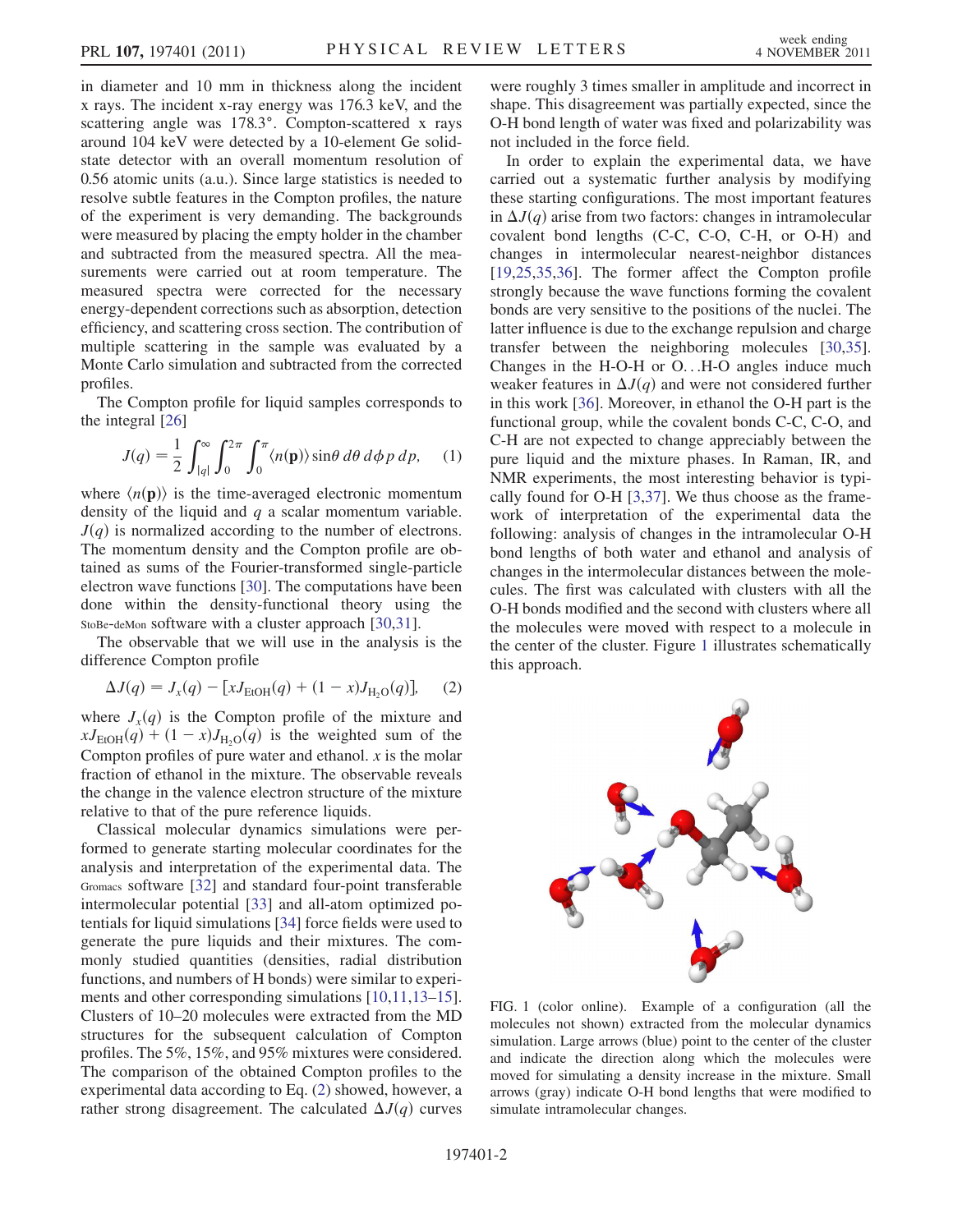The main results from the analysis of the modified clusters are presented in Fig. [2.](#page-2-0) Case (a) shows that if any of the intramolecular covalent bond lengths is elongated (O-H of water or ethanol and C-O, C-C, and C-H of ethanol), this leads to a broad feature in  $\Delta J(q)$ . If the elongation is of the same amount, the features are similar and cannot be distinguished from each other within the limit set by the experimental error bar (i.e., within roughly 0.02% units). For the O-H bond length we also tested that the  $\Delta J(q)$  feature is practically the same independent of whether a single O-H bond was elongated by  $\overrightarrow{a}$  Å or n O-H bonds were elongated by  $a/n$  Å in a cluster. Case (b) in Fig. [2](#page-2-0) demonstrates that a qualitatively different, faster oscillation follows by contracting the nearest-neighbor distances but keeping the intramolecular geometries unaltered. In other words, case (b) shows the effect of density increase relative to pure liquids. The features observed in this analysis are similar to previously reported findings for water systems [[36](#page-4-12)].

The experimental data are presented in Fig. [3](#page-2-1) with selected model calculations. The 5.5% (20 vol %) data (denoted in the following as the dilute regime) are strikingly different from the 15.7%–73.1% (40–90 vol %) ones (ethanol-rich regime). The transition observed in Compton scattering is thus in the range  $\sim (6–15)\%$ . The observation of this transition supports the previous findings of different solvation regimes at lower concentrations [\[2](#page-3-2)–[8\]](#page-3-3). The four cases in the ethanol-rich regime cannot be distinguished from each other within experimental uncertainties. By comparing the experimental data to Fig. [2](#page-2-0), visual

<span id="page-2-0"></span>

FIG. 2 (color online). (a) Changes in the Compton profile when all the intramolecular O-H bond lengths are increased by  $0.003 \text{ Å}$  (blue solid line) and one bond [O-H of water or ethanol (red), C-O (cyan), C-C (green), or C-H (blue)] in a cluster increased by  $0.01$  Å (latter multiplied by 3 for better clarity). (b) Changes in the Compton profile when the density increases: intermolecular O...O distances decreased by 1% and 2% (for 15% mixture) and 2% and 3% (for 95% mixture). For both concentrations, larger features arise for larger contractions.

inspection readily informs about the geometrical main characteristics of the regimes: The dilute regime is characterized by intramolecular elongations and the ethanolrich by intermolecular contractions relative to pure liquids.

The experimental data can be also compared to previous results from aqueous systems. The 5.5% curve is broad and has a shape similar to that which occurs when the O-H bond length in pure water changes [[20](#page-4-14)]. In contrast, the experimental curves 15.7%–73.1%, in addition to starting from the opposite side of the zero line, have a significant difference in their shape as compared to the dilute case: Above  $q = 1.5$  a.u. the curves are practically zero. This behavior is typical in the cases that the predominant effect is an average change in the intermolecular distances [\[19](#page-3-17)[,23\]](#page-4-15). However, it is important to stress that these are the major qualitative characteristics. Because of the large experimental uncertainties, other minor geometrical changes can take place (e.g., some density change in the dilute regime relative to pure liquids).

In the dilute regime, we find that the mean O-H elongation has to be of the order of  $0.003$  Å relative to pure liquids. The model curve shown in Fig. [3](#page-2-1) is obtained by elongating all the O-H bonds of the clusters in the 5% mixture by this amount. As discussed above, the result is independent of which intramolecular bonds are elongated, provided that the mean elongation stays the same. However, one can rule out at least two cases. First, the O-H of the ethanol cannot be the only bond to change, since this would require a physically too large elongation

<span id="page-2-1"></span>

FIG. 3 (color online). Experimental Compton profile differences from Eq. [\(2\)](#page-1-0). The experimental data are given by red crosses  $(X)$  and blue circles  $(O)$ . The molar percentages of ethanol have been indicated, and the data have been shifted for clarity. The black dashed curves are model calculations from modified MD clusters. Uppermost curve: O-H bonds elongated by  $0.003$  Å in the 5% mixtures; middle curve: O...O distances decreased by 1% in the 15% mixtures; lowermost three curves: O...O distances decreased by 1%, 2%, and 3% in the 95% mixtures.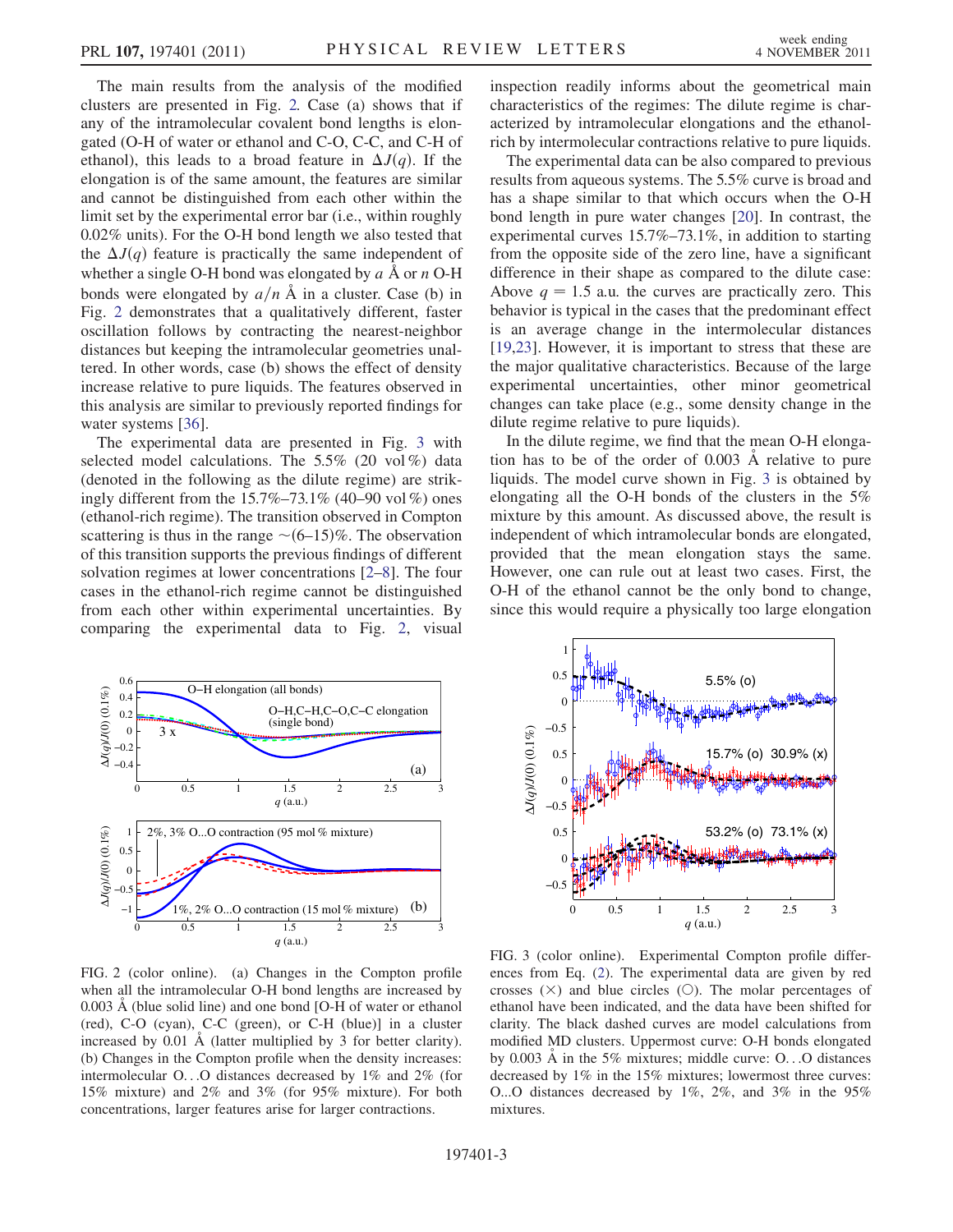(of the order of  $0.1 \text{ Å}$ ). Second, on the same grounds one can rule out that the elongation concerned only those O-H groups of water which are directly H-bonded to ethanol. Since water has roughly 2.2 H bonds with ethanol [\[11\]](#page-3-12), this would require the directly H-bonded water molecules to have  $\sim$  0.06 Å longer O-H bonds compared to the average value in pure water. This elongation appears again physically too large. Therefore, the only plausible explanation is that all the O-H bonds are affected to some extent throughout the liquid.

The experimental observation at the dilute regime can be also compared to those by Burikov et al. [[8](#page-3-3)[,37\]](#page-4-13) They reported the maximal strength of H-bonding at the dilute regime  $6.5\% - 9\%$  (14–20 vol %) by Raman and IR spectroscopy. The strengthening of H-bonding is correlative to shorter O-H...O bonds and longer intramolecular O-H bonds [\[38\]](#page-4-16). In the case of the Compton profile of water, the O-H bond length was found inversely proportional to the O-H...O distance [[25](#page-4-1)]. Our observation of the mean O-H elongation in the dilute regime is thus in agreement with the strong H bonds found by Burikov et al. Noskov, Lamoureux, and Roux [[11](#page-3-12)] provide an interesting additional aspect: They reported by classical molecular dynamics that particularly at the dilute 5% concentration an excess of H-bonding can persist even until 8 A distance from the ethanol molecules.

At the ethanol-rich regime, the present experiment indicates that the intermolecular contraction relative to pure liquids becomes the predominant effect. The model curves shown in Fig. [3](#page-2-1) suggest that the density increase relative to pure liquids is of the order of  $1\% - 3\%$ . (Since we consider clusters instead of periodic systems, the true density increase is less than that calculated from the used O...O contraction.) Our finding is in good agreement with the experimental values for the density increase: 1.2%–2.2% at 15.7%–73.1% (0.7% at 5.5%) [[39](#page-4-17)].

The microscopic structure of aqueous ethanol revealed by Compton scattering is intriguing, and we confirm the structural rearrangement taking place between concentrations 6% and 15%. To explain the present results, we found no need to evoke the concept of clathratelike structures in the dilute regime. It is worthwhile to emphasize that the observed differences in the mean distances are extremely small between the dilute and concentrated regimes.

In conclusion, we report by the experimental synchrotron-based x-ray Compton scattering method the properties of two microscopic mixing regimes in waterethanol solutions. Relative to pure liquids, the dilute regime is characterized predominantly by an increase of the intramolecular bond lengths, while the ethanol-rich regime is characterized by the excess density. However, the observed average structural rearrangement between the dilute and ethanol-rich regimes is very small in terms of characteristic atomic distances. Therefore, the experimental data contain no hints of any anomalous structural motifs such as the clathratelike formation. With this work the Compton scattering method shows its unique strength as a means to assess subtle geometrical features in liquid structures. The foreseen future applications are, e.g., probing of water in nanostructures and characterization of the hydration and self-interaction properties of polymers and proteins.

The experiment at SPring-8 was approved by JASRI, Proposals No. 2006A0201 and No. 2007A1378. This work has been supported by the Academy of Finland [NGSMP, Contract No. 1127462 and the Centers of Excellence Program (2006–2011)] and the Research Funds of the University of Helsinki. We thank J. Lehtola and A. Sakko for discussions.

<span id="page-3-0"></span>[\\*M](#page-0-0)ikko.O.Hakala@helsinki.fi

- <span id="page-3-2"></span><span id="page-3-1"></span>[1] S. Dixit, J. Crain, W. C. K. Poon, J. L. Finney, and A. K. Soper, [Nature \(London\)](http://dx.doi.org/10.1038/416829a) 416, 829 (2002).
- <span id="page-3-7"></span>[2] K. Takaizumi and T. Wakabayashi, [J. Solution Chem.](http://dx.doi.org/10.1007/BF02768051) 26, [927 \(1997\)](http://dx.doi.org/10.1007/BF02768051).
- <span id="page-3-8"></span>[3] K. Mizuno, Y. Miyashita, Y. Shindo, and H. Ogawa, [J.](http://dx.doi.org/10.1021/j100010a037) Phys. Chem. 99[, 3225 \(1995\).](http://dx.doi.org/10.1021/j100010a037)
- <span id="page-3-9"></span>[4] K. Egashira and N. Nishi, [J. Phys. Chem. B](http://dx.doi.org/10.1021/jp9806359) 102, 4054 [\(1998\)](http://dx.doi.org/10.1021/jp9806359).
- <span id="page-3-10"></span>[5] N. Nishi, K. Koga, C. Ohsima, K. Yamamoto, U. Nagashima, and K. Nagami, [J. Am. Chem. Soc.](http://dx.doi.org/10.1021/ja00224a002) 110, [5246 \(1988\)](http://dx.doi.org/10.1021/ja00224a002).
- <span id="page-3-11"></span>[6] A. Wakisaka and K. Matsuura, [J. Mol. Liq.](http://dx.doi.org/10.1016/j.molliq.2006.08.010) 129, 25 [\(2006\)](http://dx.doi.org/10.1016/j.molliq.2006.08.010).
- <span id="page-3-3"></span>[7] T. Pradhan, P. Ghoshal, and R. Biswas, [J. Chem. Sci.](http://dx.doi.org/10.1007/s12039-008-0033-0) 120, [275 \(2008\)](http://dx.doi.org/10.1007/s12039-008-0033-0).
- <span id="page-3-4"></span>[8] S. Burikov, S. Dolenko, T. Dolenko, S. Patsaeva, and V. Yuzhakov, Mol. Phys. 108[, 739 \(2010\)](http://dx.doi.org/10.1080/00268970903567288).
- <span id="page-3-5"></span>[9] H. S. Frank and M. W. Evans, [J. Chem. Phys.](http://dx.doi.org/10.1063/1.1723985) 13, 507 [\(1945\)](http://dx.doi.org/10.1063/1.1723985).
- <span id="page-3-12"></span>[10] T. S. van Erp and E. J. Meijer, [J. Chem. Phys.](http://dx.doi.org/10.1063/1.1567258) 118, 8831 [\(2003\)](http://dx.doi.org/10.1063/1.1567258).
- <span id="page-3-18"></span><span id="page-3-6"></span>[11] S. Y. Noskov, G. Lamoureux, and B. Roux, [J. Phys. Chem.](http://dx.doi.org/10.1021/jp045438q) <sup>B</sup> 109[, 6705 \(2005\).](http://dx.doi.org/10.1021/jp045438q)
- [12] Y. Zhong and S. Patel, [J. Phys. Chem. B](http://dx.doi.org/10.1021/jp807053p) 113, 767 (2009).
- [13] E. J. W. Wensink, A. C. Hoffmann, P. J. van Maaren, and D. van der Spoel, [J. Chem. Phys.](http://dx.doi.org/10.1063/1.1607918) 119, 7308 (2003).
- <span id="page-3-13"></span>[14] Y. Zhang and S. Patel, [J. Phys. Chem. B](http://dx.doi.org/10.1021/jp807053p) 113, 767 [\(2009\)](http://dx.doi.org/10.1021/jp807053p).
- <span id="page-3-14"></span>[15] J. Fidler and P.M. Roger, [J. Phys. Chem. B](http://dx.doi.org/10.1021/jp9907903) 103, 7695 [\(1999\)](http://dx.doi.org/10.1021/jp9907903).
- <span id="page-3-15"></span>[16] M.J. Cooper, P.E. Mijnarends, N. Shiotani, N. Sakai, and A. Bansil, X-ray Compton Scattering (Oxford University, New York, 2004).
- <span id="page-3-16"></span>[17] M. Hakala, K. Nygård, S. Manninen, L. G. M. Pettersson, and K. Hämäläinen, Phys. Rev. B 73[, 035432 \(2006\).](http://dx.doi.org/10.1103/PhysRevB.73.035432)
- <span id="page-3-17"></span>[18] M. Hakala, K. Nygård, J. Vaara, M. Itou, Y. Sakurai, and K. Hämäläinen, J. Chem. Phys. 130[, 034506 \(2009\)](http://dx.doi.org/10.1063/1.3059421).
- [19] M. Hakala, K. Nygård, S. Manninen, S. Huotari, T. Buslaps, A. Nilsson, L. G. M. Pettersson, and K. Hämäläinen, J. Chem. Phys. 125[, 084504 \(2006\)](http://dx.doi.org/10.1063/1.2273627).